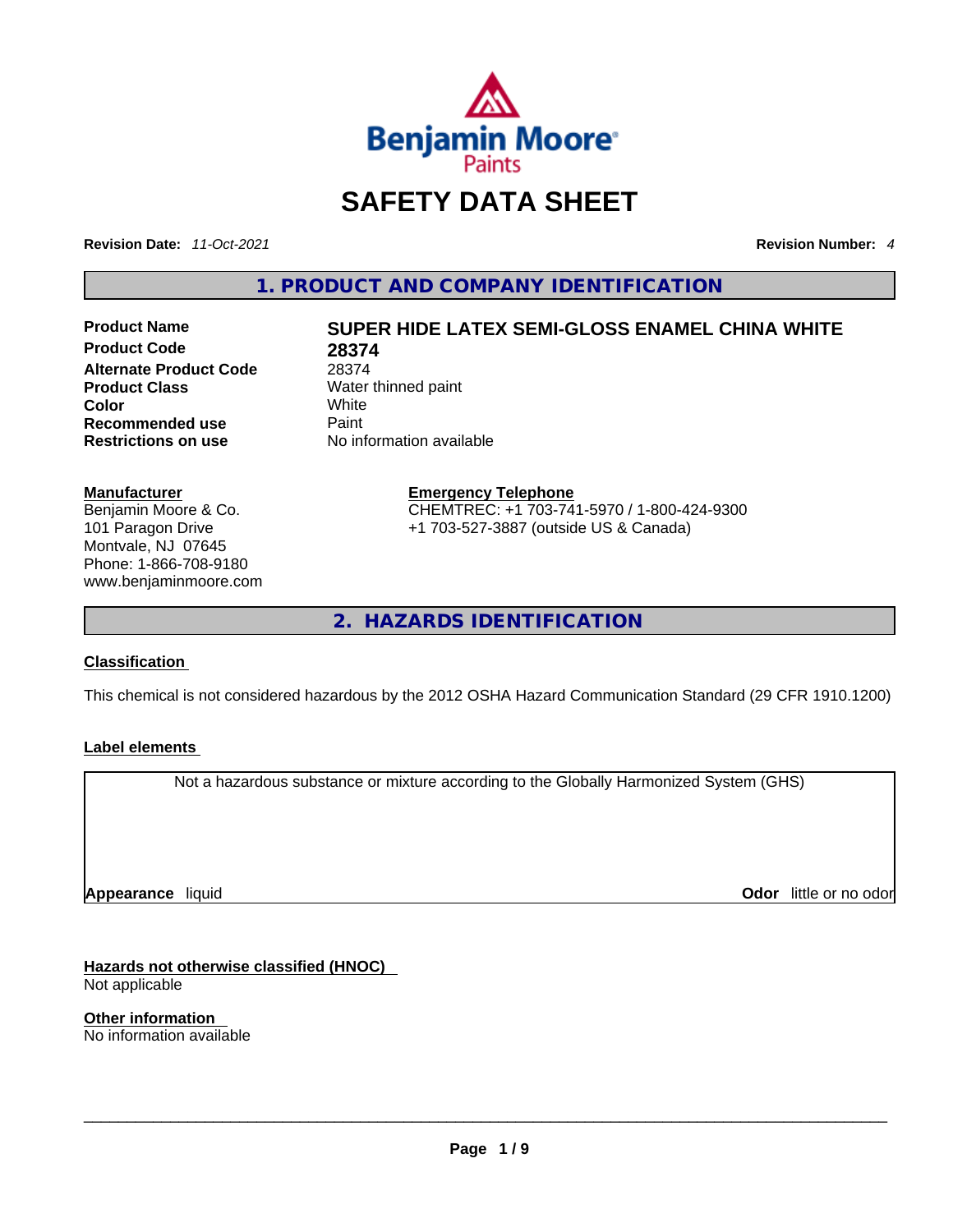**WARNING:** This product contains isothiazolinone compounds at levels of <0.1%. These substances are biocides commonly found in most paints and a variety of personal care products as a preservative. Certain individuals may be sensitive or allergic to these substances, even at low levels.

# **3. COMPOSITION INFORMATION ON COMPONENTS**

| <b>Chemical name</b>                                                         | CAS No.    | Weight-%    |
|------------------------------------------------------------------------------|------------|-------------|
| Titanium dioxide                                                             | 13463-67-7 | $15 - 20$   |
| Kaolin                                                                       | 1332-58-7  | $-5$        |
| Propanoic acid, 2-methyl-, monoester with<br>2,2,4-trimethyl-1,3-pentanediol | 25265-77-4 | 1 - 5       |
| Propylene glycol                                                             | 57-55-6    | - 5         |
| Ammonia                                                                      | 7664-41-7  | $0.1 - 0.5$ |

|                                                  | 4. FIRST AID MEASURES                                                                                    |
|--------------------------------------------------|----------------------------------------------------------------------------------------------------------|
| <b>General Advice</b>                            | No hazards which require special first aid measures.                                                     |
| <b>Eye Contact</b>                               | Rinse thoroughly with plenty of water for at least 15 minutes and consult a<br>physician.                |
| <b>Skin Contact</b>                              | Wash off immediately with soap and plenty of water while removing all<br>contaminated clothes and shoes. |
| <b>Inhalation</b>                                | Move to fresh air. If symptoms persist, call a physician.                                                |
| Ingestion                                        | Clean mouth with water and afterwards drink plenty of water. Consult a physician<br>if necessary.        |
| <b>Most Important</b><br><b>Symptoms/Effects</b> | None known.                                                                                              |
| <b>Notes To Physician</b>                        | Treat symptomatically.                                                                                   |
|                                                  | 5. FIRE-FIGHTING MEASURES                                                                                |

| Use extinguishing measures that are appropriate to local<br>circumstances and the surrounding environment.                                   |
|----------------------------------------------------------------------------------------------------------------------------------------------|
| As in any fire, wear self-contained breathing apparatus<br>pressure-demand, MSHA/NIOSH (approved or equivalent)<br>and full protective gear. |
| Closed containers may rupture if exposed to fire or<br>extreme heat.                                                                         |
| No.                                                                                                                                          |
| No                                                                                                                                           |
|                                                                                                                                              |
|                                                                                                                                              |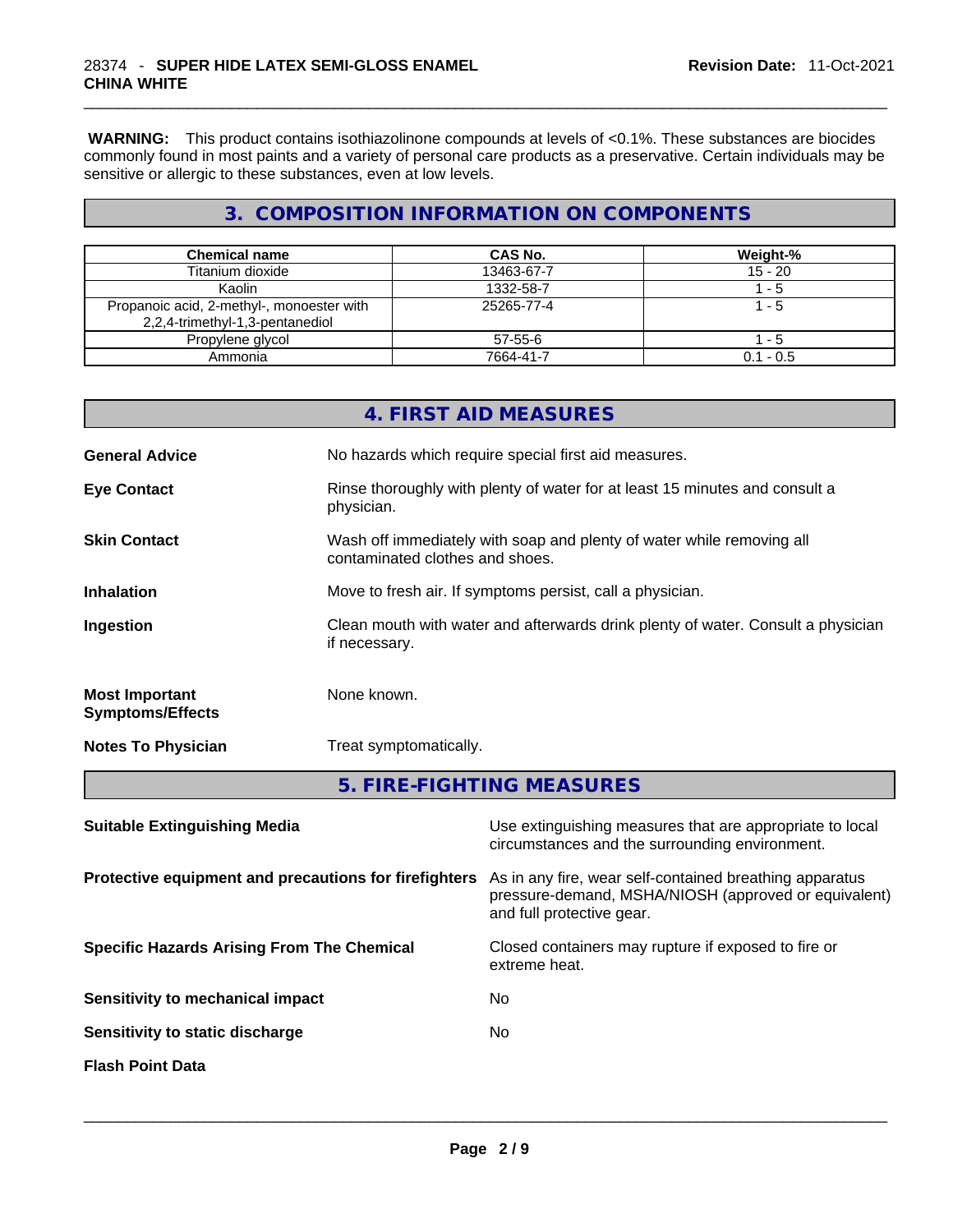| Flash point (°F)<br>Flash Point (°C)<br><b>Method</b>         |                        | Not applicable<br>Not applicable<br>Not applicable |                                |
|---------------------------------------------------------------|------------------------|----------------------------------------------------|--------------------------------|
| <b>Flammability Limits In Air</b>                             |                        |                                                    |                                |
| Lower flammability limit:<br><b>Upper flammability limit:</b> |                        | Not applicable<br>Not applicable                   |                                |
| <b>NFPA</b><br>Health: 1                                      | <b>Flammability: 0</b> | <b>Instability: 0</b>                              | <b>Special: Not Applicable</b> |
| <b>NFPA Legend</b><br>0 - Not Hazardous<br>1 - Slightly       |                        |                                                    |                                |

- 
- 2 Moderate
- 3 High
- 4 Severe

*The ratings assigned are only suggested ratings, the contractor/employer has ultimate responsibilities for NFPA ratings where this system is used.* 

*Additional information regarding the NFPA rating system is available from the National Fire Protection Agency (NFPA) at www.nfpa.org.* 

# **6. ACCIDENTAL RELEASE MEASURES**

| <b>Personal Precautions</b>      | Avoid contact with skin, eyes and clothing. Ensure adequate ventilation.                                                                                                         |
|----------------------------------|----------------------------------------------------------------------------------------------------------------------------------------------------------------------------------|
| <b>Other Information</b>         | Prevent further leakage or spillage if safe to do so.                                                                                                                            |
| <b>Environmental precautions</b> | See Section 12 for additional Ecological Information.                                                                                                                            |
| <b>Methods for Cleaning Up</b>   | Soak up with inert absorbent material. Sweep up and shovel into suitable<br>containers for disposal.                                                                             |
|                                  | 7. HANDLING AND STORAGE                                                                                                                                                          |
| <b>Handling</b>                  | Avoid contact with skin, eyes and clothing. Avoid breathing vapors, spray mists or<br>sanding dust. In case of insufficient ventilation, wear suitable respiratory<br>equipment. |
| <b>Storage</b>                   | Keep container tightly closed. Keep out of the reach of children.                                                                                                                |
| <b>Incompatible Materials</b>    | No information available                                                                                                                                                         |

# **8. EXPOSURE CONTROLS/PERSONAL PROTECTION**

## **Exposure Limits**

| <b>Chemical name</b> | <b>ACGIH TLV</b>                                                                                                                     | <b>OSHA PEL</b>                                        |
|----------------------|--------------------------------------------------------------------------------------------------------------------------------------|--------------------------------------------------------|
| Titanium dioxide     | TWA: $10 \text{ ma/m}^3$                                                                                                             | 15 mg/m $3$ - TWA                                      |
| Kaolin               | TWA: $2 \text{ mg/m}^3$ particulate matter<br>containing no asbestos and <1%<br>crystalline silica, respirable particulate<br>matter | 15 mg/m <sup>3</sup> - TWA<br>$5 \text{ mg/m}^3$ - TWA |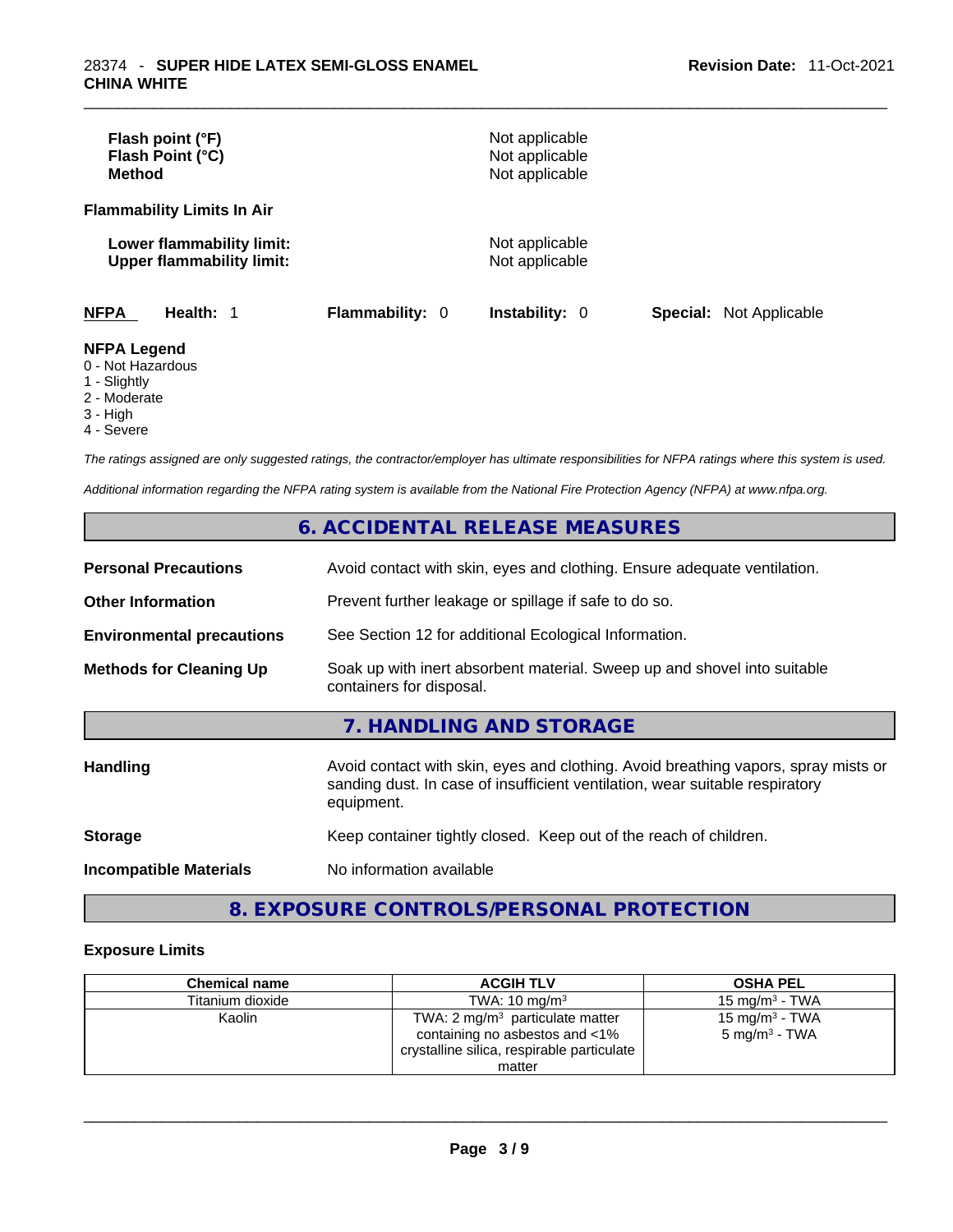### \_\_\_\_\_\_\_\_\_\_\_\_\_\_\_\_\_\_\_\_\_\_\_\_\_\_\_\_\_\_\_\_\_\_\_\_\_\_\_\_\_\_\_\_\_\_\_\_\_\_\_\_\_\_\_\_\_\_\_\_\_\_\_\_\_\_\_\_\_\_\_\_\_\_\_\_\_\_\_\_\_\_\_\_\_\_\_\_\_\_\_\_\_ 28374 - **SUPER HIDE LATEX SEMI-GLOSS ENAMEL CHINA WHITE**

| . HUHE<br>.ור | $\sim$ $-$<br>ppm         | $ \sim$       |
|---------------|---------------------------|---------------|
|               | $\sim$ $-$<br>—۱۸.<br>nnn | $\sim$ $\sim$ |

### **Legend**

ACGIH - American Conference of Governmental Industrial Hygienists Exposure Limits OSHA - Occupational Safety & Health Administration Exposure Limits N/E - Not Established

| <b>Engineering Measures</b>          | Ensure adequate ventilation, especially in confined areas. |
|--------------------------------------|------------------------------------------------------------|
| <b>Dorconal Drotoctive Equipment</b> |                                                            |

| Fersonal Flotective Equipment |                                                                          |
|-------------------------------|--------------------------------------------------------------------------|
| <b>Eye/Face Protection</b>    | Safety glasses with side-shields.                                        |
| <b>Skin Protection</b>        | Protective gloves and impervious clothing.                               |
| <b>Respiratory Protection</b> | In case of insufficient ventilation wear suitable respiratory equipment. |
|                               |                                                                          |
| <b>Hygiene Measures</b>       | Avoid contact with skin, eyes and clothing. Remove and wash contaminated |

# **9. PHYSICAL AND CHEMICAL PROPERTIES**

clothing before re-use. Wash thoroughly after handling.

**Appearance** liquid **Odor** little or no odor **Odor Threshold**<br> **Density (Ibs/gal)**<br> **Density (Ibs/gal)**<br> **No information available**<br>  $9.9 - 10.3$ **Density** (Ibs/gal) **Specific Gravity** 1.19 - 1.24 **pH** No information available **Viscosity (cps) Viscosity (cps) No information available Solubility(ies)** No information available **Water solubility Water solubility No information available Evaporation Rate No information available No information available Vapor pressure No information available No information available Vapor density**<br> **We Solids**<br>
We Solids
25 - 45 **Wt. % Solids** 35 - 45<br> **Vol. % Solids** 20 - 30 **Vol. % Solids Wt. % Volatiles** 55 - 65 **Vol. % Volatiles VOC Regulatory Limit (g/L)** < 100 **Boiling Point (°F)** 212 **Boiling Point (°C) Freezing point (°F)** 32 **Freezing Point (°C)**<br> **Flash point (°F)**<br> **Flash point (°F)**<br> **Point (°F)**<br> **Point (°F)**<br> **Point (°F)**<br> **Point (°F)**<br> **Point (°F) Flash point (°F) Flash Point (°C)** Not applicable **Method**<br> **Rethod**<br> **Rethod**<br> **Rethod**<br> **Not applicable**<br>
Not applicable **Flammability** (solid, gas) **Upper flammability limit:** Not applicable **Lower flammability limit:**<br> **Autoignition Temperature (°F)** Not applicable havailable **Autoignition Temperature (°F) Autoignition Temperature (°C)** No information available **Decomposition Temperature (°F)** No information available<br> **Decomposition Temperature (°C)** No information available **Decomposition Temperature (°C)**<br> **Partition coefficient**<br> **Partition coefficient**<br> **No** information available **Partition coefficient**No information available \_\_\_\_\_\_\_\_\_\_\_\_\_\_\_\_\_\_\_\_\_\_\_\_\_\_\_\_\_\_\_\_\_\_\_\_\_\_\_\_\_\_\_\_\_\_\_\_\_\_\_\_\_\_\_\_\_\_\_\_\_\_\_\_\_\_\_\_\_\_\_\_\_\_\_\_\_\_\_\_\_\_\_\_\_\_\_\_\_\_\_\_\_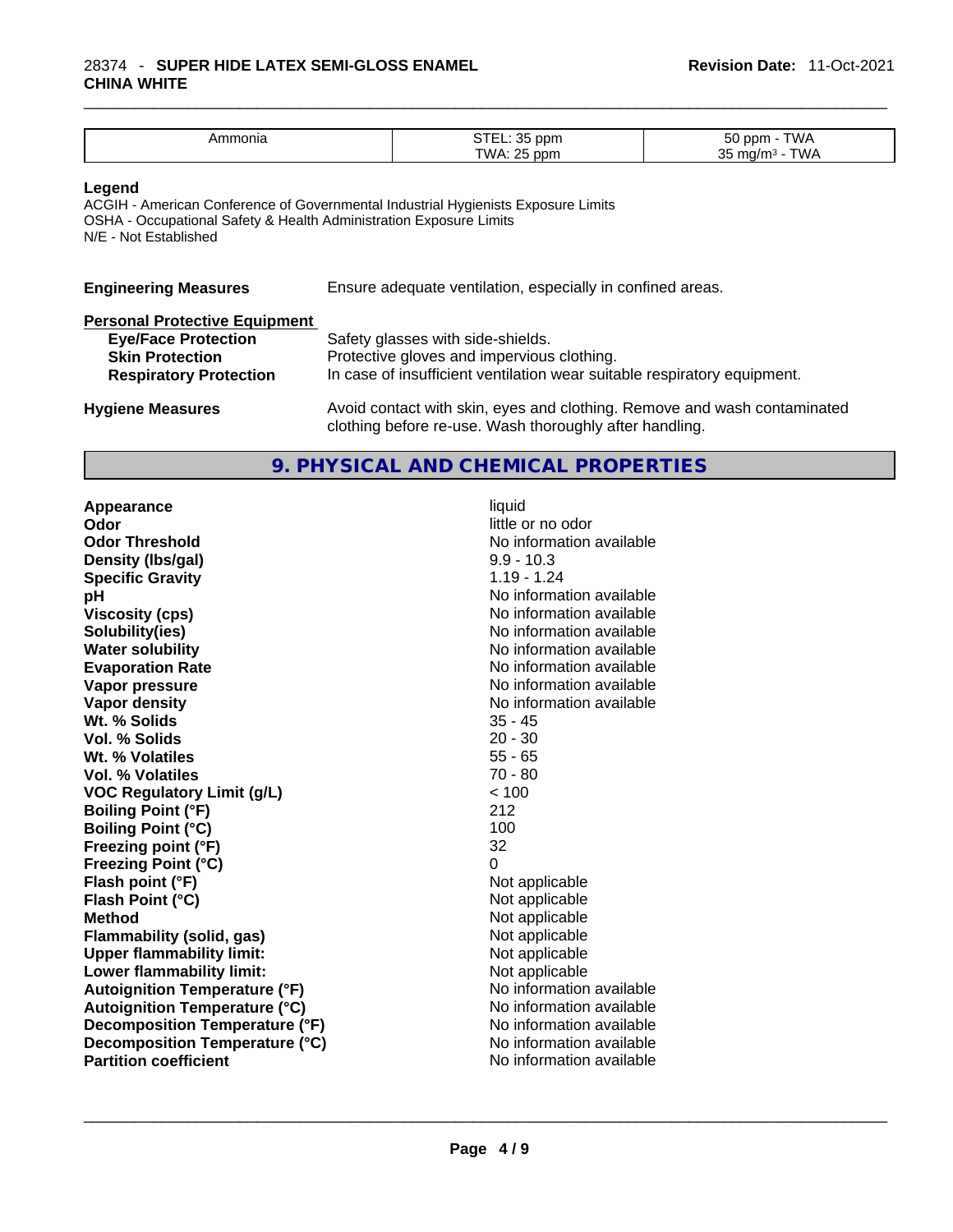| <b>Reactivity</b>                         | Not Applicable                           |
|-------------------------------------------|------------------------------------------|
| <b>Chemical Stability</b>                 | Stable under normal conditions.          |
| <b>Conditions to avoid</b>                | Prevent from freezing.                   |
| <b>Incompatible Materials</b>             | No materials to be especially mentioned. |
| <b>Hazardous Decomposition Products</b>   | None under normal use.                   |
| <b>Possibility of hazardous reactions</b> | None under normal conditions of use.     |

# **11. TOXICOLOGICAL INFORMATION**

| Information on likely routes of exposure<br>Eye contact, skin contact and inhalation.<br><b>Acute Toxicity</b><br>No information available<br><b>Product Information</b><br>Symptoms related to the physical, chemical and toxicological characteristics<br>No information available<br>Delayed and immediate effects as well as chronic effects from short and long-term exposure<br>May cause slight irritation.<br>Eye contact<br>Substance may cause slight skin irritation. Prolonged or repeated contact may dry<br>skin and cause irritation.<br>May cause irritation of respiratory tract.                                                                                                     |
|--------------------------------------------------------------------------------------------------------------------------------------------------------------------------------------------------------------------------------------------------------------------------------------------------------------------------------------------------------------------------------------------------------------------------------------------------------------------------------------------------------------------------------------------------------------------------------------------------------------------------------------------------------------------------------------------------------|
| <b>Principal Routes of Exposure</b><br><b>Symptoms</b><br><b>Skin contact</b><br><b>Inhalation</b>                                                                                                                                                                                                                                                                                                                                                                                                                                                                                                                                                                                                     |
|                                                                                                                                                                                                                                                                                                                                                                                                                                                                                                                                                                                                                                                                                                        |
|                                                                                                                                                                                                                                                                                                                                                                                                                                                                                                                                                                                                                                                                                                        |
|                                                                                                                                                                                                                                                                                                                                                                                                                                                                                                                                                                                                                                                                                                        |
|                                                                                                                                                                                                                                                                                                                                                                                                                                                                                                                                                                                                                                                                                                        |
|                                                                                                                                                                                                                                                                                                                                                                                                                                                                                                                                                                                                                                                                                                        |
|                                                                                                                                                                                                                                                                                                                                                                                                                                                                                                                                                                                                                                                                                                        |
| Ingestion may cause gastrointestinal irritation, nausea, vomiting and diarrhea.<br>Ingestion<br>No information available<br><b>Sensitization</b><br>No information available.<br><b>Neurological Effects</b><br><b>Mutagenic Effects</b><br>No information available.<br><b>Reproductive Effects</b><br>No information available.<br><b>Developmental Effects</b><br>No information available.<br>No information available.<br><b>Target organ effects</b><br><b>STOT - single exposure</b><br>No information available.<br><b>STOT - repeated exposure</b><br>No information available.<br>Other adverse effects<br>No information available.<br>No information available<br><b>Aspiration Hazard</b> |

**Numerical measures of toxicity**

**The following values are calculated based on chapter 3.1 of the GHS document**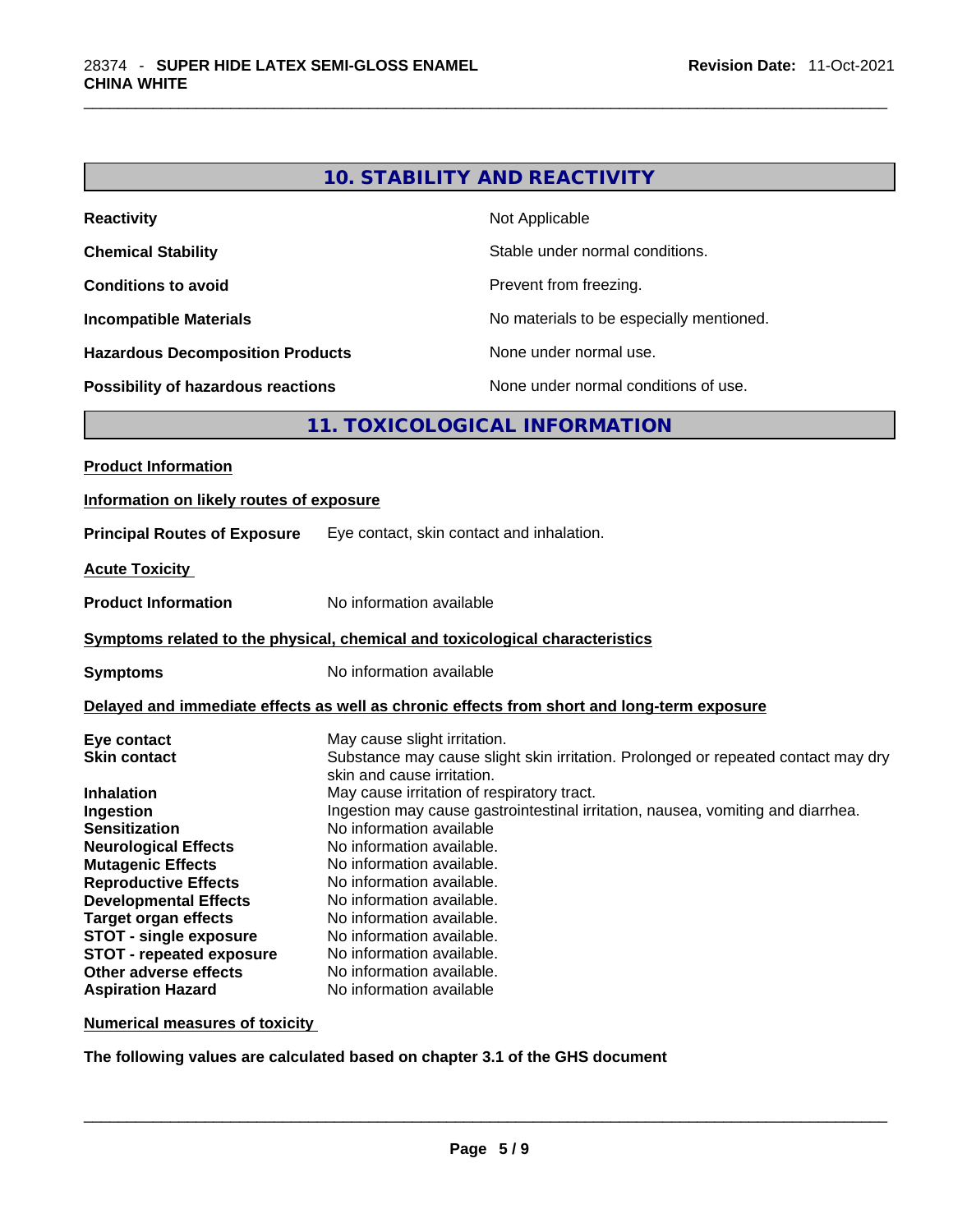| <b>ATEmix (oral)</b>          | 48020 mg/kg  |
|-------------------------------|--------------|
| <b>ATEmix (dermal)</b>        | 730074 mg/kg |
| ATEmix (inhalation-dust/mist) | 339.3 mg/L   |

### **Component Information**

| Chemical name                                                                                 | Oral LD50             | Dermal LD50              | Inhalation LC50          |
|-----------------------------------------------------------------------------------------------|-----------------------|--------------------------|--------------------------|
| Titanium dioxide<br>13463-67-7                                                                | $> 10000$ mg/kg (Rat) | $\overline{\phantom{0}}$ | $\overline{\phantom{a}}$ |
| Kaolin<br>1332-58-7                                                                           | $>$ 5000 mg/kg (Rat)  | $>$ 5000 mg/kg (Rat)     |                          |
| Propanoic acid, 2-methyl-,<br>monoester with<br>2,2,4-trimethyl-1,3-pentanediol<br>25265-77-4 | $=$ 3200 mg/kg (Rat)  | $> 15200$ mg/kg (Rat)    |                          |
| Propylene glycol<br>$57 - 55 - 6$                                                             | $= 20$ g/kg (Rat)     | $= 20800$ mg/kg (Rabbit) |                          |
| Ammonia<br>7664-41-7                                                                          | $=$ 350 mg/kg (Rat)   | $\overline{\phantom{0}}$ | $= 2000$ ppm (Rat) 4 h   |

### **Chronic Toxicity**

### **Carcinogenicity**

*The information below indicates whether each agency has listed any ingredient as a carcinogen:.* 

| <b>Chemical name</b>  | IARC                 | <b>NTP</b> | OSHA   |
|-----------------------|----------------------|------------|--------|
|                       | 2B<br>Possible Human |            | ∟isted |
| Titanium J<br>dioxide | Carcinogen           |            |        |

• Although IARC has classified titanium dioxide as possibly carcinogenic to humans (2B), their summary concludes: "No significant exposure to titanium dioxide is thought to occur during the use of products in which titanium dioxide is bound to other materials, such as paint."

#### **Legend**

IARC - International Agency for Research on Cancer NTP - National Toxicity Program OSHA - Occupational Safety & Health Administration

**12. ECOLOGICAL INFORMATION** 

### **Ecotoxicity Effects**

The environmental impact of this product has not been fully investigated.

### **Product Information**

# **Acute Toxicity to Fish**

No information available

### **Acute Toxicity to Aquatic Invertebrates**

No information available

# **Acute Toxicity to Aquatic Plants**

# No information available \_\_\_\_\_\_\_\_\_\_\_\_\_\_\_\_\_\_\_\_\_\_\_\_\_\_\_\_\_\_\_\_\_\_\_\_\_\_\_\_\_\_\_\_\_\_\_\_\_\_\_\_\_\_\_\_\_\_\_\_\_\_\_\_\_\_\_\_\_\_\_\_\_\_\_\_\_\_\_\_\_\_\_\_\_\_\_\_\_\_\_\_\_ **Persistence / Degradability**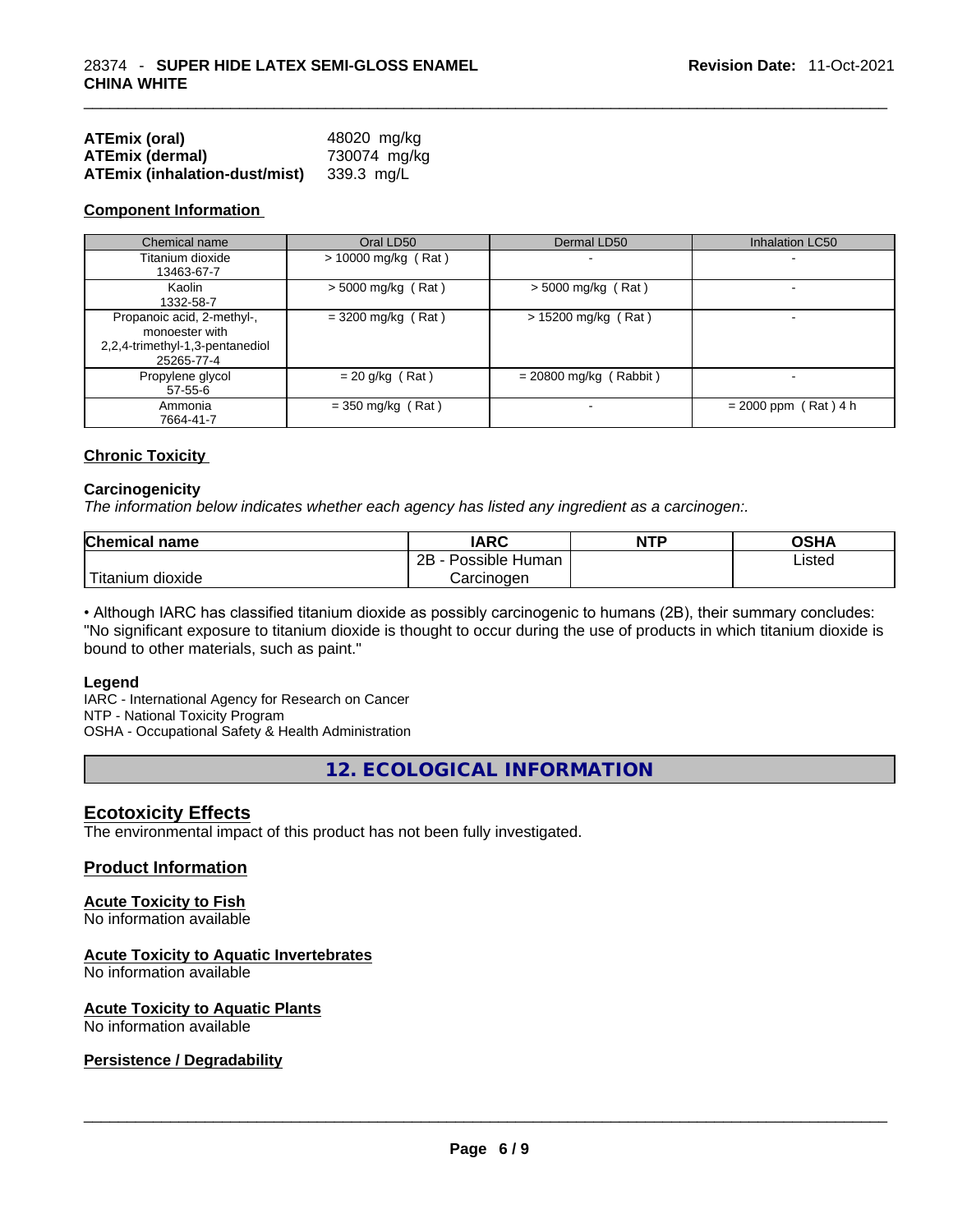No information available.

### **Bioaccumulation**

There is no data for this product.

### **Mobility in Environmental Media**

No information available.

### **Ozone**

No information available

### **Component Information**

### **Acute Toxicity to Fish**

Titanium dioxide  $LCS0:$  > 1000 mg/L (Fathead Minnow - 96 hr.) Propylene glycol LC50: 710 mg/L (Fathead Minnow - 96 hr.)

### **Acute Toxicity to Aquatic Invertebrates**

Propylene glycol EC50: > 10000 mg/L (Daphnia magna - 24 hr.)

### **Acute Toxicity to Aquatic Plants**

No information available

|                                  | 13. DISPOSAL CONSIDERATIONS                                                                                                                                                                                               |
|----------------------------------|---------------------------------------------------------------------------------------------------------------------------------------------------------------------------------------------------------------------------|
| <b>Waste Disposal Method</b>     | Dispose of in accordance with federal, state, and local regulations. Local<br>requirements may vary, consult your sanitation department or state-designated<br>environmental protection agency for more disposal options. |
|                                  | 14. TRANSPORT INFORMATION                                                                                                                                                                                                 |
| <b>DOT</b>                       | Not regulated                                                                                                                                                                                                             |
| <b>ICAO/IATA</b>                 | Not regulated                                                                                                                                                                                                             |
| <b>IMDG / IMO</b>                | Not regulated                                                                                                                                                                                                             |
|                                  | <b>15. REGULATORY INFORMATION</b>                                                                                                                                                                                         |
| <b>International Inventories</b> |                                                                                                                                                                                                                           |

### **TSCA: United States** Yes - All components are listed or exempt.<br> **DSL: Canada** Yes - All components are listed or exempt. Yes - All components are listed or exempt.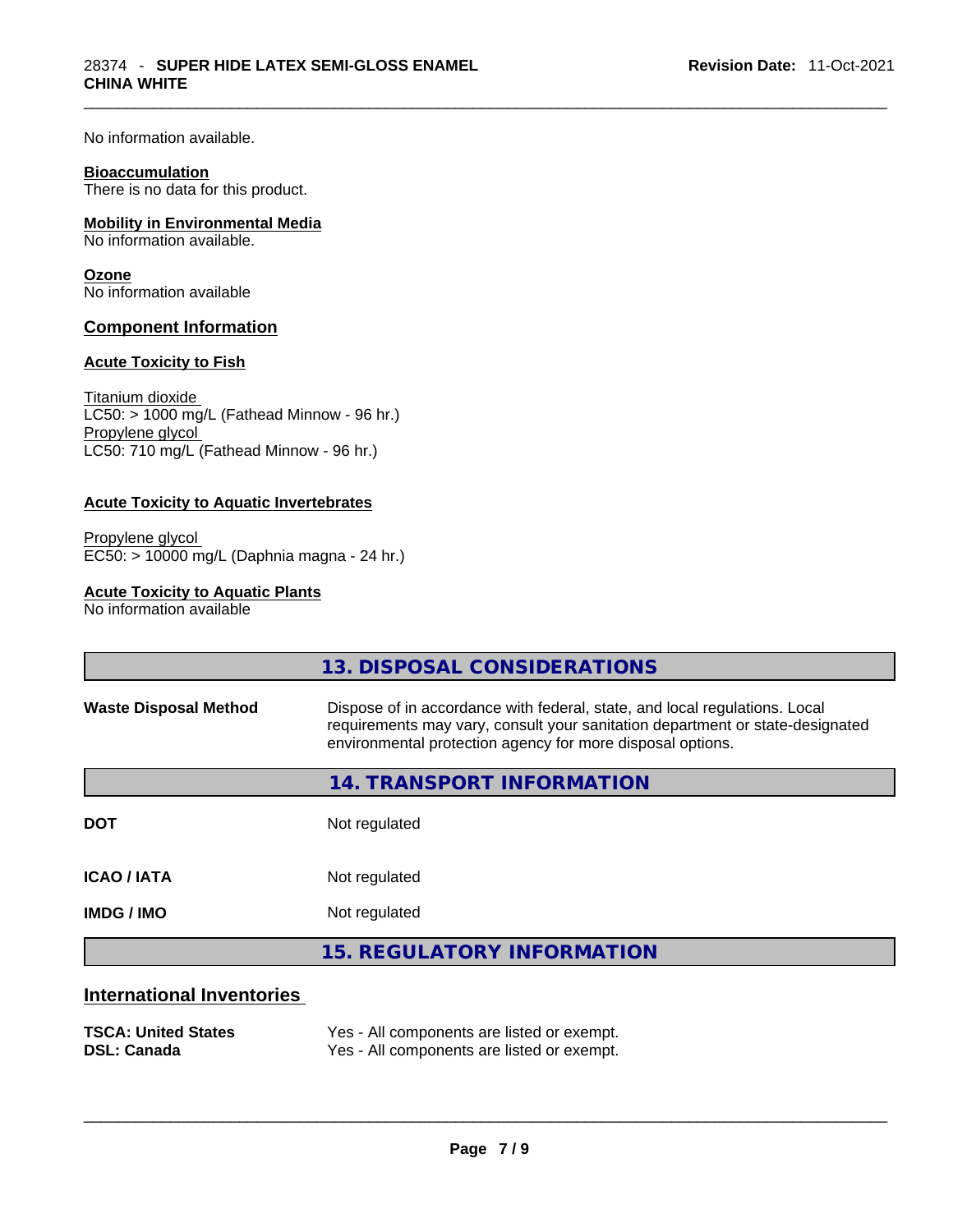# **Federal Regulations**

### **SARA 311/312 hazardous categorization**

| Acute health hazard               | No. |  |
|-----------------------------------|-----|--|
| Chronic Health Hazard             | No. |  |
| Fire hazard                       | No. |  |
| Sudden release of pressure hazard | No. |  |
| Reactive Hazard                   | Nο  |  |

### **SARA 313**

Section 313 of Title III of the Superfund Amendments and Reauthorization Act of 1986 (SARA). This product contains a chemical or chemicals which are subject to the reporting requirements of the Act and Title 40 of the Code of Federal Regulations, Part 372:

*None*

### **Clean Air Act,Section 112 Hazardous Air Pollutants (HAPs) (see 40 CFR 61)**

This product contains the following HAPs:

*None*

# **US State Regulations**

### **California Proposition 65**

 **WARNING:** Cancer and Reproductive Harm– www.P65warnings.ca.gov

### **State Right-to-Know**

| <b>Chemical</b><br>name           | <b>ALLICATE</b><br>ี Ma<br>isetts | . Jersev<br><b>Nev</b> | Pennsylvania |
|-----------------------------------|-----------------------------------|------------------------|--------------|
| $- \cdot$ .<br>itanium<br>dioxide |                                   |                        |              |
| $\cdots$<br>Kaolir                |                                   |                        |              |

### **Legend**

X - Listed

# **16. OTHER INFORMATION**

**HMIS** - **Health:** 1 **Flammability:** 0 **Reactivity:** 0 **PPE:** -

### **HMIS Legend**

- 0 Minimal Hazard
- 1 Slight Hazard
- 2 Moderate Hazard
- 3 Serious Hazard
- 4 Severe Hazard
- \* Chronic Hazard

X - Consult your supervisor or S.O.P. for "Special" handling instructions.

Note: The PPE rating has intentionally been left blank. Choose appropriate PPE that will protect employees from the hazards the material will